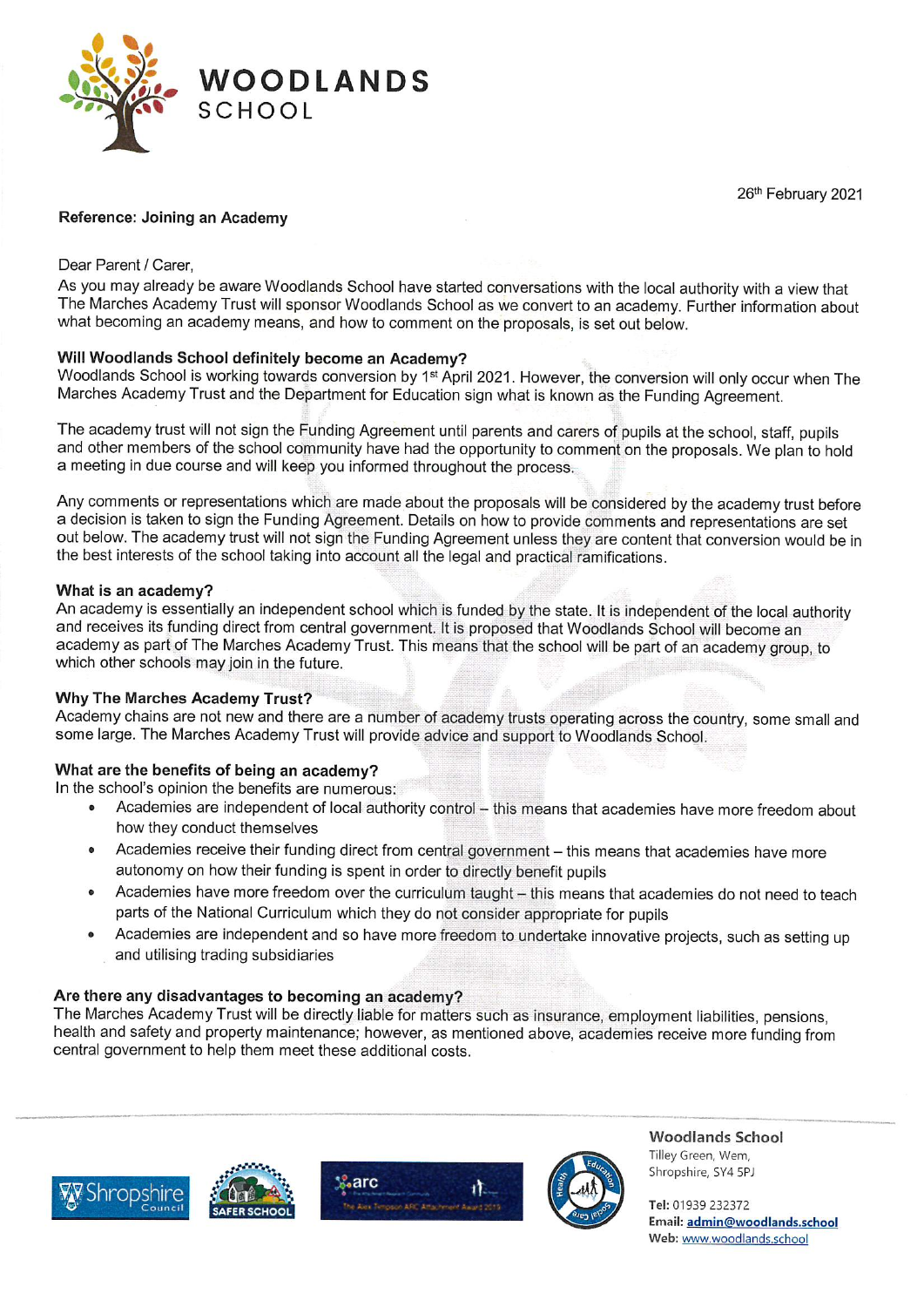

### Will the admissions arrangements change?

The current admission arrangements will remain in place for the time being. If the academy wanted to change its admission arrangements consultation would be required.

#### Will there be any changes to staffing?

If the school converts to an academy, all staff currently employed by the school will automatically transfer to the new academy on their current terms and conditions. Although the academy will have more freedom to amend those terms and conditions in the future, the school does not intend to take such a step in the foreseeable future and, in any event, any change to pay and conditions would need to be consulted upon with staff representatives.

#### Will Woodlands School change?

We do not intend to change Woodlands School except in ways which we think will improve the school even more. For pupils it is unlikely that they will see much, if any, change in their day-to-day school lives.

Academies do have the power to vary their curriculums and vary the length of the school day; however, it is not intended to take any such steps at this stage, and would we engage with parents/carers, staff and pupils if we did ever intend to make such changes in the future.

### How can I find out more?

A meeting will be held at the school on 5<sup>th</sup> March 2021 at 9:00am. We would encourage you to attend if you have any questions, or simply want to learn more.

Details to log into the virtual meeting are below:

Topic: Consultation - Woodlands School Time: Mar 5, 2021 09:00 AM London Link: https://us04web.zoom.us/j/73308160112?pwd=akM0ZCtjQVhoRmVaMG5yK3NsZGsvdz09 Meeting ID: 733 0816 0112 Passcode: VMbG38

There is also information about academies on the DfE website: http://www.education.gov.uk/academies

If you cannot find the answer to your question on the DfE website, and cannot attend the meeting, please email Mrs Finch, CEO of Marches Academy Trust - ceo@mmat.org.uk

### How can I make representations?

The closing date for comments is Sunday 14th March 2021.

#### Representations can be made by:

- Completing the electronic survey  $-$  if you would like to complete the survey electronically, please email admin@woodlands.school and we will email you the link
- Completing a hard copy of the survey (copy enclosed) and returning it to; Mrs Sarah Finch, CEO, The Marches Academy Trust, Morda Road, Oswestry, SY11 2AR
- Or emailing ceo@mmat.org.uk

Yours sincerely,

Jules Taylor Headteacher









Woodlands School Tilley Green, Wem, Shropshire, SY4 5PJ

Tel: 01939 232372 Email: admin@woodlands.school Web: www.woodlands.school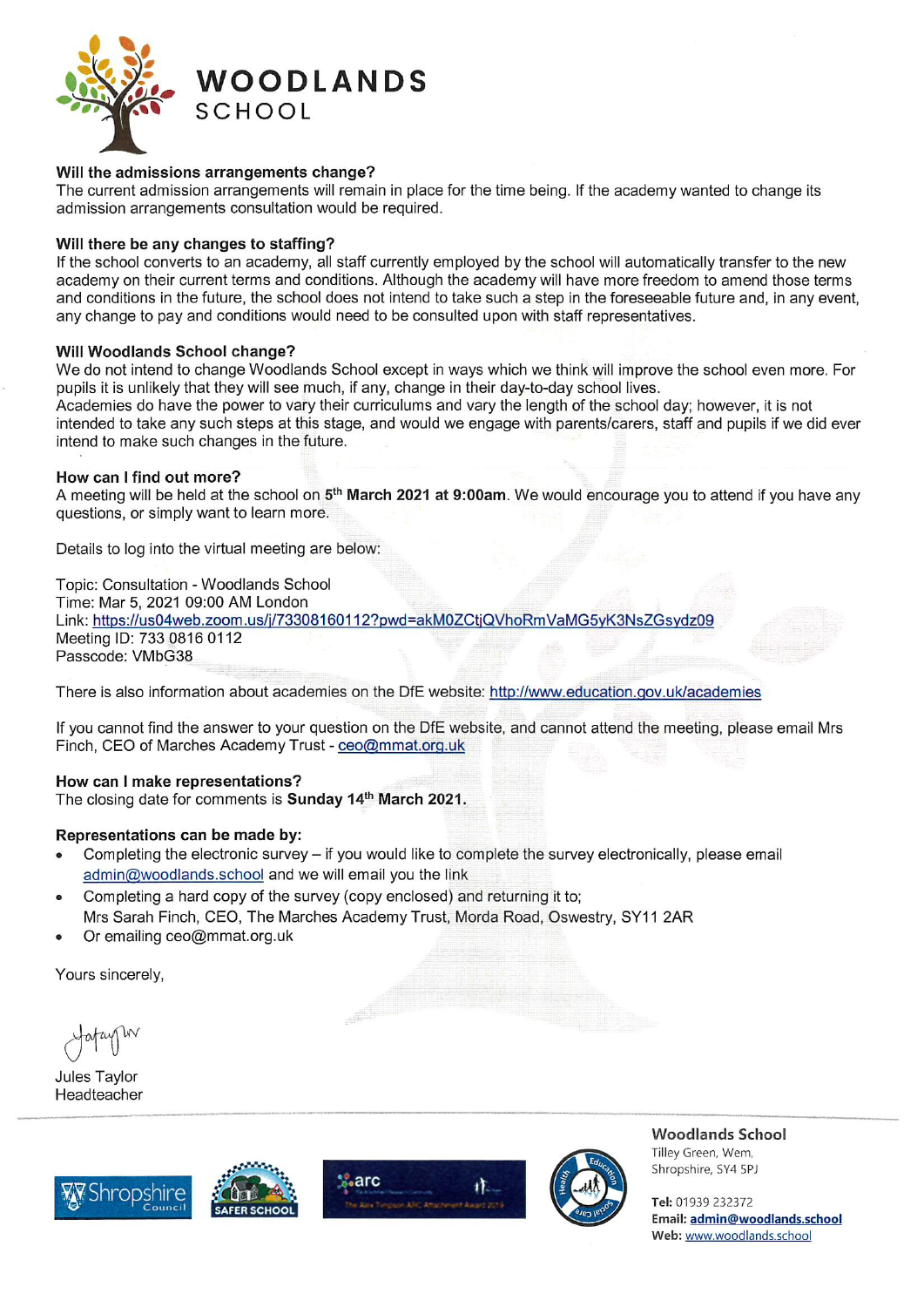Woodlands School - Academy Conversion Consultation Survey

| Are you a:                                  |  |
|---------------------------------------------|--|
| Pupil at Woodlands School                   |  |
| Parent/carer of a child at Woodlands School |  |
| Member of staff at Woodlands School         |  |
| Other                                       |  |
| Please advise                               |  |
|                                             |  |
|                                             |  |

1. Are you in support of Woodlands School becoming an Academy?

| <b>YES</b>                                                        | NΟ | Do not have an opinion either wa |
|-------------------------------------------------------------------|----|----------------------------------|
| 2 Are vau in support of The Marches Academy Trust boing the Trust |    |                                  |

- 2. Are you in support of The Marches Academy Trust being the Trust that Woodlands School joins?
	- YES NO NO Do not have an opinion either way

3. Please provide us with any comments below:

Thank you for taking the time to complete this survey.

Please return to: Sarah Finch, CEO, The Marches Academy Trust, Morda Road, Oswestry, SY11 2AR

Or return to school reception.